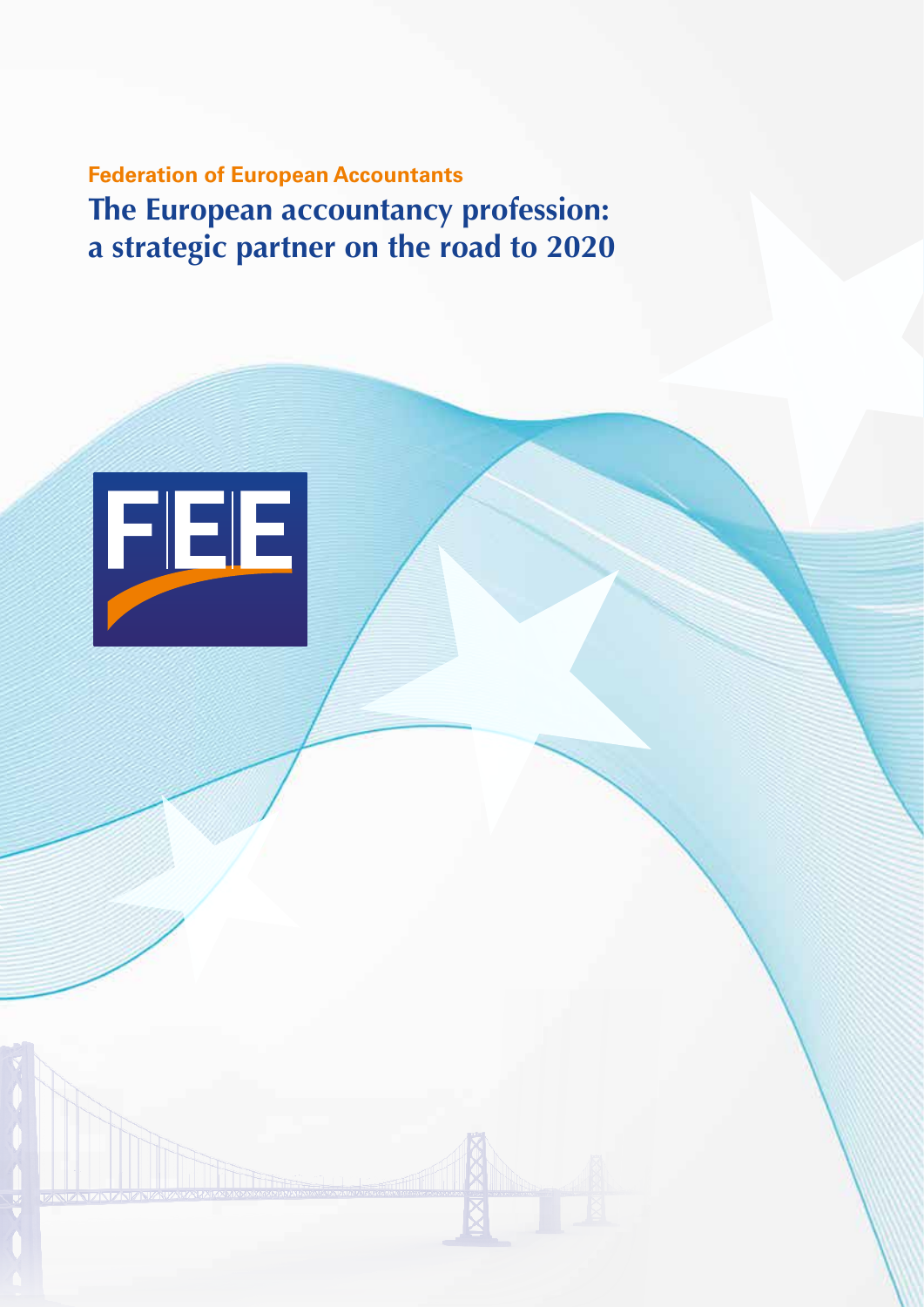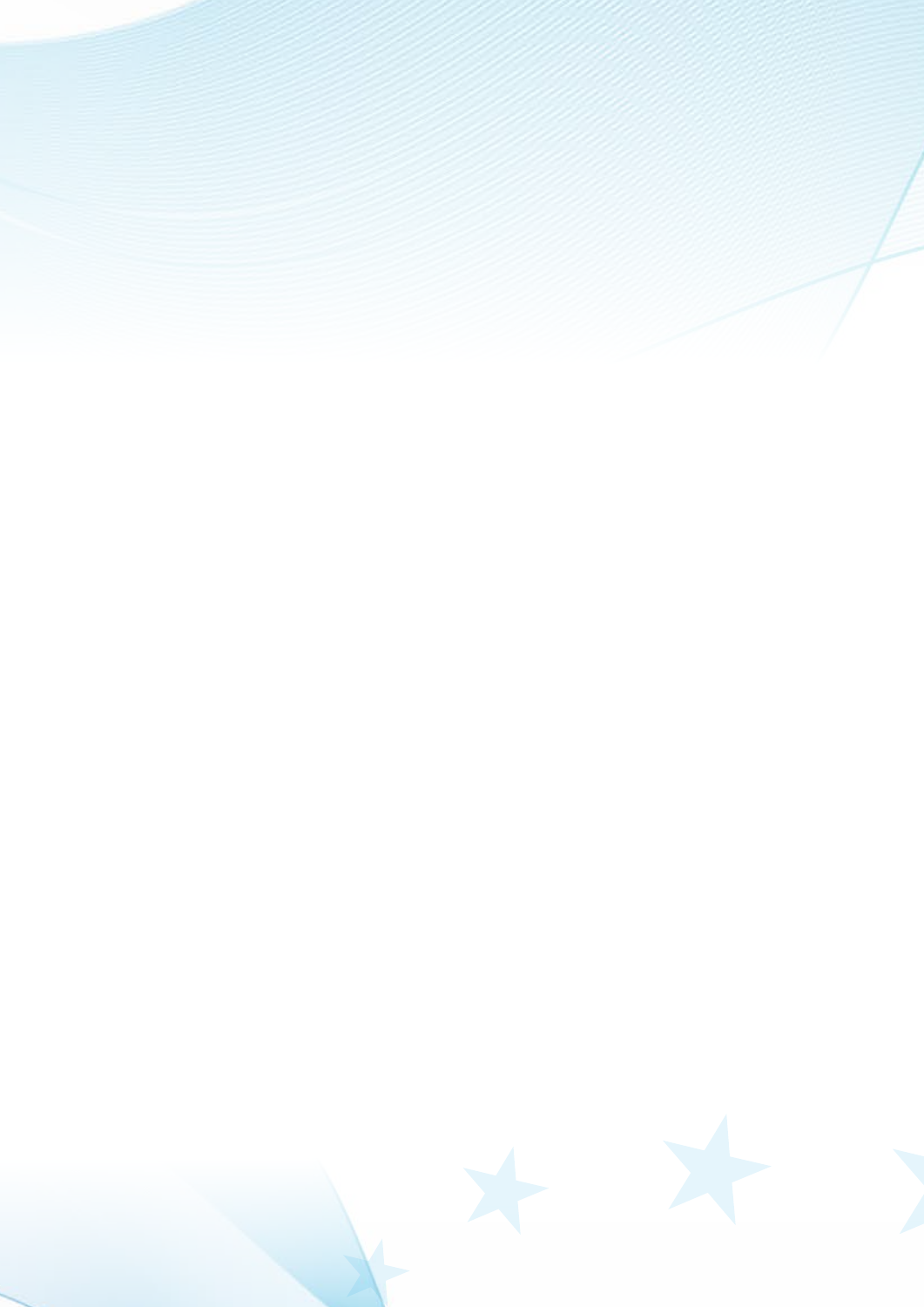## **2014-2019: a legislature for European growth**

The 2014-2019 legislature will be a turning point in Europe. **Policymakers will need to accompany businesses and society on a road to sustainable growth and to reform the EU toward more efficiency**. By its direct involvement with industries and services of all sizes in all sectors, the **accountancy profession provides reliable and valuable feedback to the EU Institutions**.

**FEE fully supports the objectives for smart, sustainable and inclusive growth**, in line with the EU 2020 targets. We have identified the following keys for growth:

- $\blacksquare$  growth and job creation will stem mainly from enhanced **competitiveness**; Europe is not and should not be insulated on the world stage;
- competitiveness builds on sound economic practices, **strong governance and efficient transparent public finances**, in conjunction with smart regulation;
- smart regulation needs reliable information, real commitment **to simplification and good understanding of business practice,**  coupled with objective and independent impact assessment;
- *investment is built upon trust. Trust results from transparency,* good governance, corporate social responsibility and ethical behaviour which are underpinned by **reliable reporting, supported by qualified independent assurance** on the information reported;
- **Example 1** the accountancy profession instrumentally contributes on all **these fronts**. To these ends, stakeholders need to **cooperate constructively with and in the EU Institutions** in the long term interest of Europe. An isolated agenda of short-term objectives, particular interests or national protectionism will fail for all.

*FEE represents the European accountancy profession, which brings transparency, trust and integrity to society"*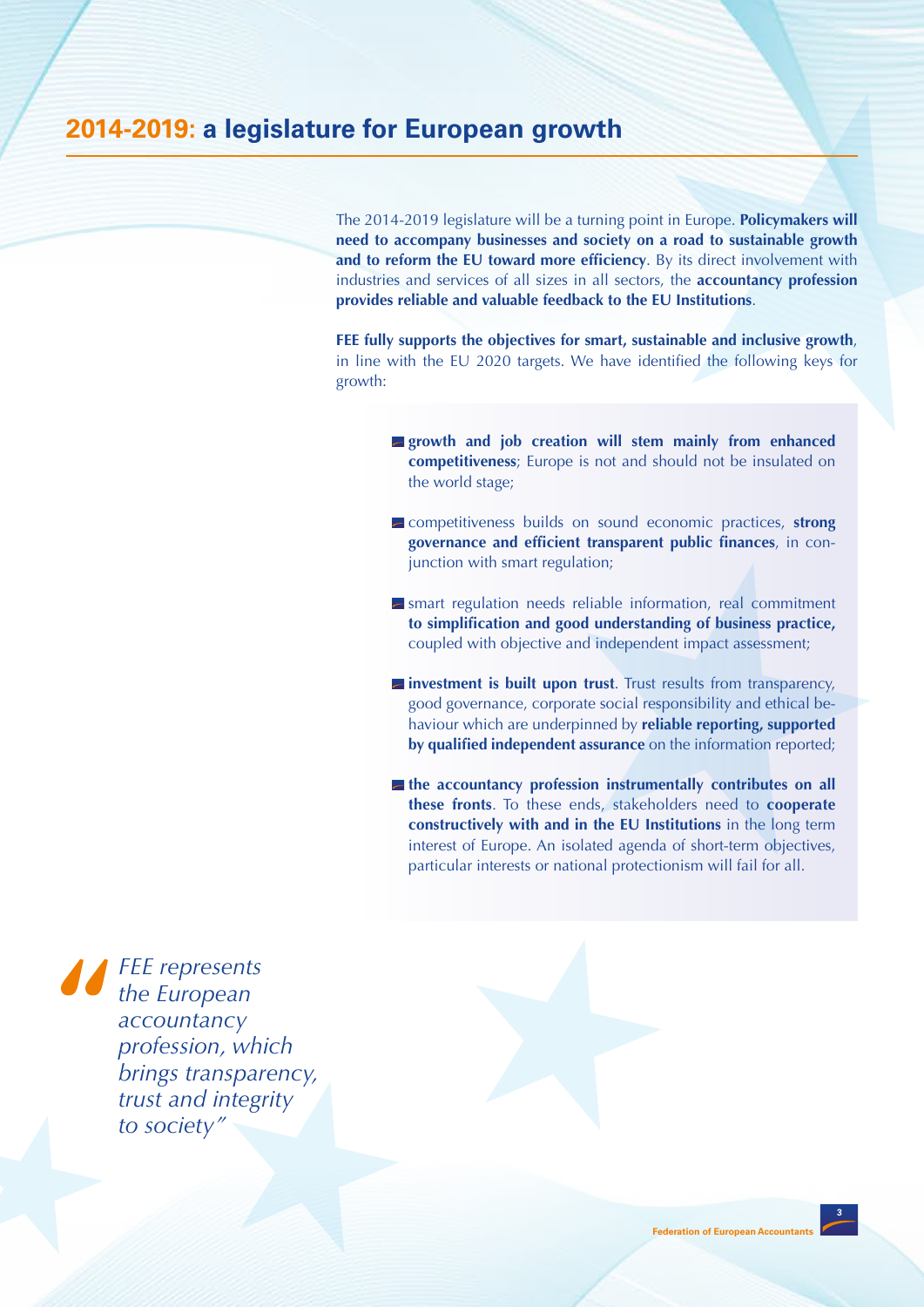### **Professional accountants: partners for the EU's strategic priorities**

*We call for simple, proportionate and fit-for-purpose regulation"*

**Completing the single market for citizens** of all 28 Member States represents a key imperative. Europe is far from having seized all the economic and social opportunities offered by the single market. **In practice, obstacles to crossborder trade remain numerous**, and harm competitiveness. Consistency across legislation and regulation of all 28 Member States would lift restrictions on cross-border trade throughout the EU.

FEE calls for simple, proportionate and fit-for-purpose regulation. Policymakers should develop **fair, efficient and practical European solutions which best serve all players and benefit European citizens**. The cumulative impact of all reforms also needs to be regularly reviewed and assessed.

## **Strengthening the economy**

By bringing reliability and accuracy of financial and non-financial information, the **profession provides trust and integrity to markets and stakeholders**. The accountancy profession plays an instrumental role by **facilitating access to financing** and is fully **committed to the long-term finance agenda**.

The profession is fostering growth throughout Europe by supporting entrepreneurs, in particular SMEs, by:

- $\blacksquare$  providing sound financial management and useful decisionmaking information;
- helping understanding regulation, navigating complexity and fostering compliance;
- accompanying engagement in cross-border activities, hence making the single market a reality for all, including SMEs.

## **Fostering job creation**

Credible information is a prerequisite for investors, as it fosters confidence. Professional accountants' expertise **helps investors obtain relevant and reliable information** for better investments decisions which, in turn, contributes to job creation.

The **profession also plays a strong societal role** by continuously recruiting numerous young Europeans. Overregulation may significantly impact this attractiveness, in particular in the field of audit. The profession invests heavily in training and continued professional development, which benefits and spreads across professional practice, industry and regulators.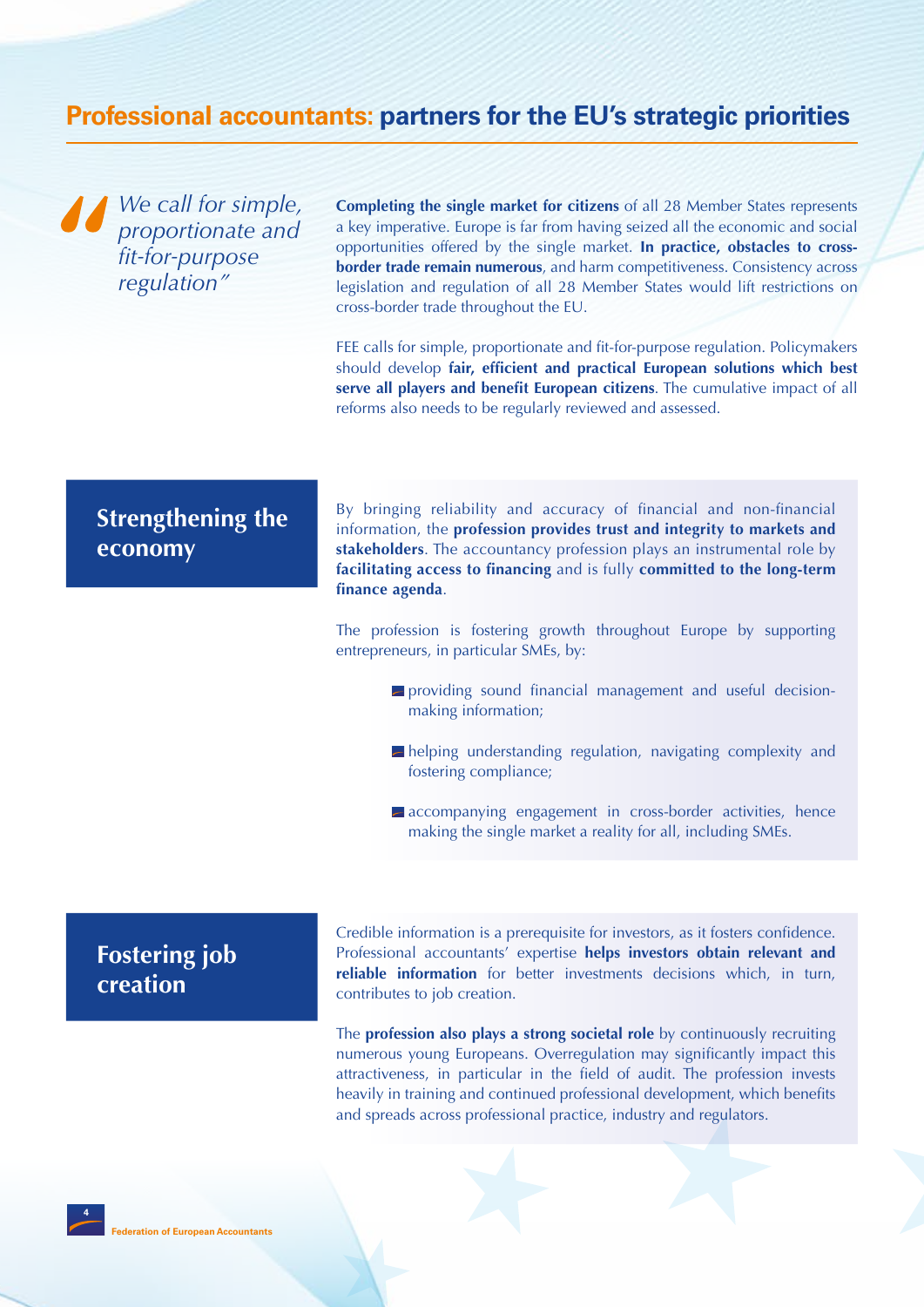*FEE is committed to stimulate dialogue with stakeholders and contribute meaningfully to the public interest"*

# **Accompanying the evolutions of the accounting profession in Europe**

For the past 25 years, FEE has supported progress and adaptation of the profession to a rapidly changing world, while continuously promoting the fundamental values of the profession – **integrity, objectivity, independence, professionalism, competence and confidentiality**.

**Promoting the values of the accountancy profession**

The profession has recognised the questions raised about its role and has undertaken significant and serious actions to better respond to public and regulatory expectations by:

- **improving ISA (International Standards on Auditing)** and the governance of the standard-setting process;
- **supporting and contributing to external inspection systems** and public oversight of auditors;
- developing and implementing a **global Code of Ethics**;
- supporting and fostering **the fight against money laundering**;
- developing the **quality and global consistency of financial information** to which evidence shows that **IFRS** (International Financial Reporting Standards) have significantly contributed;
- **E** enhancing **corporate governance** and spreading best practices;
- improving accountants' **education** and the implementation of the **Recognition of Professional Qualifications Directive**.

The challenges faced by the accountancy profession are numerous and rapidly changing; FEE is strongly committed to respond pro-actively, **promote innovation in the profession**, stimulate **dialogue with stakeholders** and contribute meaningfully to the **public interest**.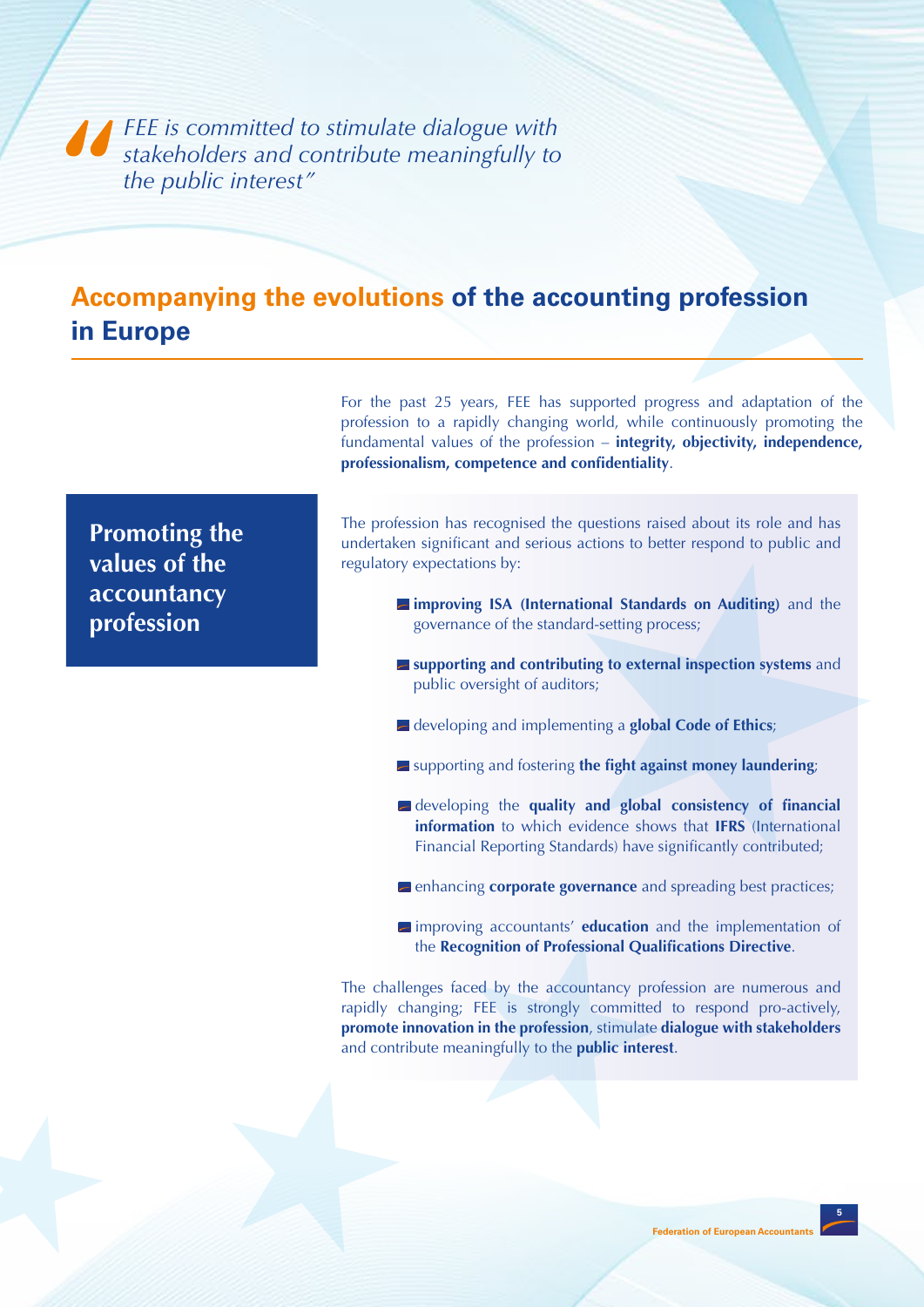*FEE supports transparent, high-quality principles-based, reliable public sector accounting standards, which are critical for Europe"* 

#### **FEE's public policy priorities for 2014/2019**

**Improving quality, efficiency and confidence in public finance**

Promoting growth and tackling unemployment is high on the EU 2020 agenda. High unemployment impacts many Member States and carries strong consequences both in terms of social unrest and public spending. **Public debt is harming confidence and impeding investment**. Hence **comprehensive and reliable information on public finance is critical** for the decision-making process.

FEE has been a long supporter **of international high-quality principles-based financial reporting standards**. We strongly advocate the implementation of **harmonised accruals-based accounting standards in the European public sector, aligned on IPSAS** (International Public Sector Accounting Standards). It will ensure sound management of public finance and provide transparency and comparability to investors. Along this line, FEE will continue contributing to the debate on the European Commission's proposal to develop European public sector accounting standards.

In many Member States, the accountancy profession actively contributes to improving good governance, reliability of information and public trust by **providing independent assurance services** (financial, performance, sustainability and compliance audits) to public bodies. Member States should duly consider the best practices set forth by fellow States and engage in a reflection on their implementation. Harmonised accounting standards for all administrative entities in the Member States could work as a catalyst in this area.

**Taxation** is the key inflow in public finance. The accountancy profession has significant expertise in this field. In many Member States, it provides advice on tax legislation or on the **use of technology** to policymakers, which both **contribute to enhancing compliance**.

FEE is a long-standing reliable partner of European tax policy-makers and has contributed its expertise to the ongoing tax policy debate, supporting the principle that taxation should be based on **simple, fair and transparent**  laws that can be efficiently applied, enhance competitiveness and create a level playing field for all taxpayers. FEE will continue feeding the public debate on key tax policy issues such as base erosion and profit shifting, aggressive tax planning and other international tax-related matters relevant to sustainable and healthy public finance.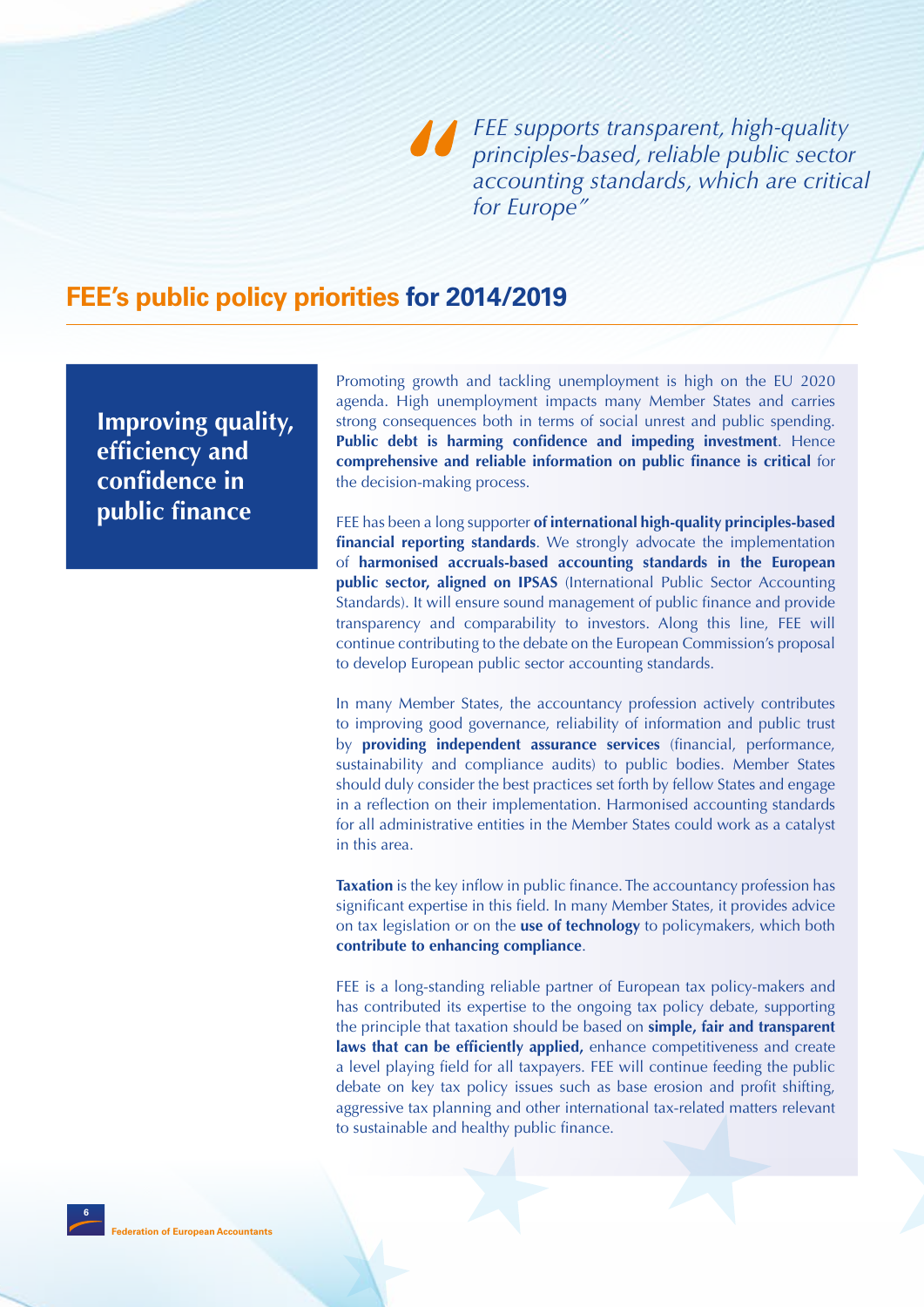### *FEE supports the implementation of IFRS in Europe"*

**Enhancing transparency and accountability through corporate reporting**

**FEE firmly supports the EU's commitment to IFRS**. These standards improve the quality, comparability and reliability of financial information. These benefits are crucial for the EU in remaining competitive, **attracting foreign investments and restoring confidence in European financial markets.** However they are not without critics, and **FEE is fully committed to improving corporate reporting** by engaging in particular with standardssetters, users and policymakers. FEE stimulates the debate on the future of reporting, supports the development of non-financial reporting and forwardlooking approaches such as **Integrated Reporting**.

**FEE was instrumental in supporting the governance reform of EFRAG** (European Financial Reporting Advisory Group) in order to enhance its inclusiveness and advisory role to the European Commission on the **endorsement of IFRS in Europe and to influence the IASB** (International Accounting Standards Board) by strengthening and voicing Europe's views.

The profession is determined to bring its expertise in the field of non-financial reporting, such as corporate social responsibility. Indeed, the profession is already making an impact by reporting on information provided through the use of ISAE 3000.

**Providing trust and integrity to markets and stakeholders through audit and assurance**

FEE has always promoted robust audit quality, which benefits the public interest and society as a whole. We have supported the developments in **external quality control, public oversight and promoted the adoption of ISA in the EU** and devoted extensive efforts to their proportionate application for SMEs. In this respect, **FEE calls for the urgent adoption of ISA throughout the EU**.

FEE aims at contributing to the practical and effective implementation of the recently adopted **audit reform** with a view to promote consistency in its application across Member States, but by no means by aligning on the most restrictive and gold-plating approaches.

FEE looks beyond this implementation and has launched a public debate on the future of audit and assurance to **stimulate innovation responsive to public demands for independent assurance services.**